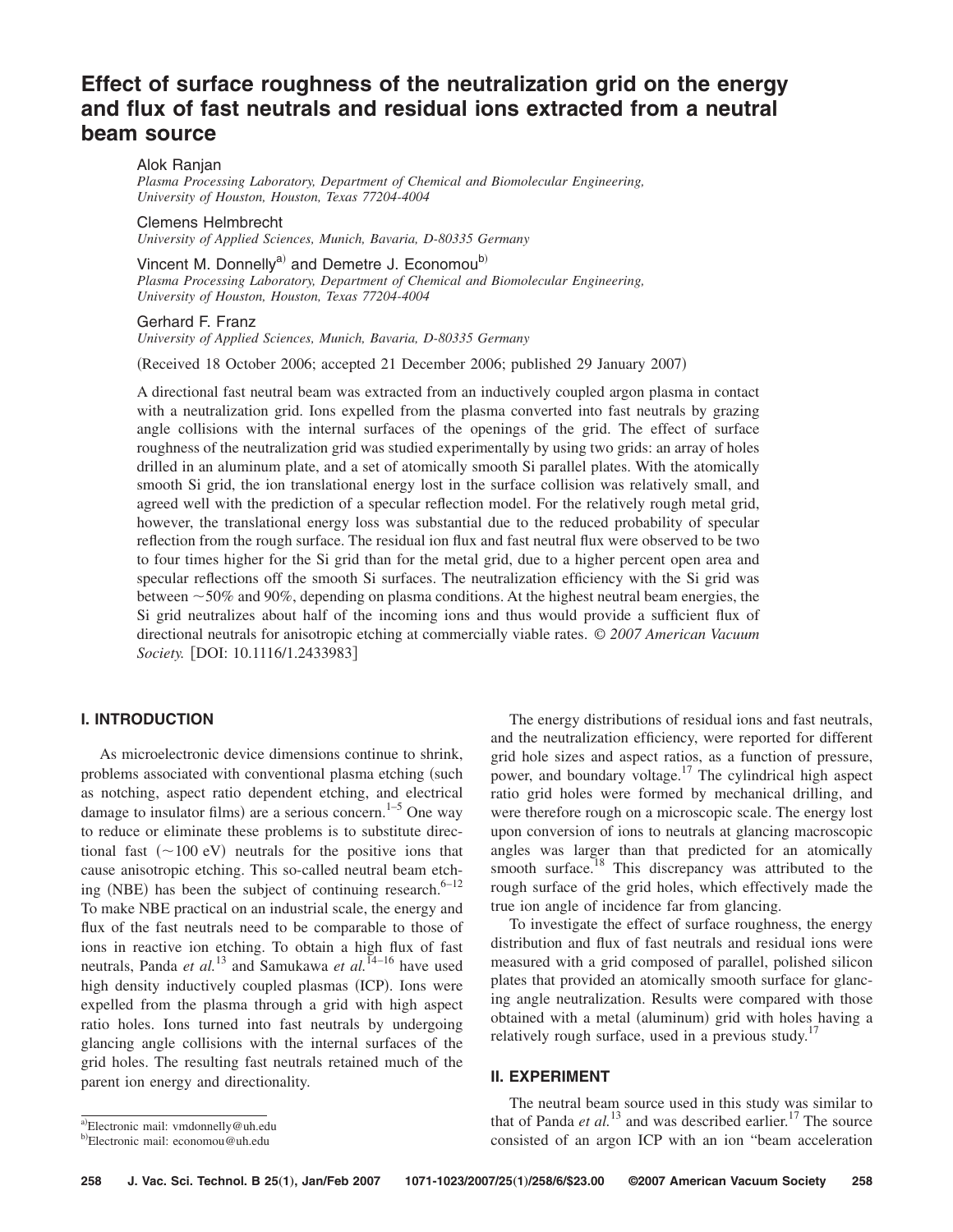

FIG. 1. Schematic of (a) metal (aluminum) grid with drilled holes, and (b) Si grid with parallel plates.

electrode," in contact with the plasma. A fraction of the 13.56 MHz rf power of the ICP source was applied to the beam acceleration electrode to generate a "boundary voltage"  $(V_b)$ .  $V_b$  was varied to control the ion energy and hence the fast neutral beam energy. The accelerated ions converted into fast neutrals by grazing angle collision with the internal surfaces of the holes of a grounded metal grid (neutralization grid). Pressure was set by adjusting the argon feed gas flow rate.

To study the effect of surface roughness of the neutralization grid on the energy distribution and flux of fast neutrals, two neutralization grids were used: one with relatively rough holes and one with atomically smooth (hereafter to be referred as "smooth") plates. The grid with rough holes [Fig. 1(a)], used in the previous study,  $^{17}$  was an aluminum (6061, T6) disc, with cylindrical high aspect ratio holes drilled in a triangular pattern. The holes were  $154 \mu m$  in diameter, with an aspect ratio of 7:1. Therefore, the maximum angle of ions exiting this grid without colliding with the walls was  $\pm 8.1^\circ$ with respect to the hole axes. The distance between hole centers was  $272 \mu m$ , yielding a transparency of  $29\%$ .

The smooth grid was fabricated from  $1.08 \times 13$  mm<sup>2</sup> rectangular strips of a thinned silicon wafer  $160 \mu m$  thick, *p* type (100), polished on both sides]. The Si strips were slid into slots in a stainless steel plate to form a grid [Fig.  $1(b)$ ]. Silver paste was used to join the Si strips to the plate for better electrical contact. The plate spacing was 160  $\mu$ m and the grid "thickness" was 1.08 mm. This resulted in an aspect ratio of 6.75:1 and a transparency of 50%. The Si grid transmitted ions with angles of up to  $\pm 8.4^\circ$  with respect to the beam axis, perpendicular to the plane of the Si plates *y* direction in Fig. 1), and all angles in the direction along the plates (*x* direction). Atomic force microscopy (AFM) images of the Si grid surface indicated a root mean square roughness of  $\sim$ 1.5 Å. Scanning electron microscopy (SEM) images of the surface of the metal grid holes indicated roughness of  $\sim$ 1  $\mu$ m.

The energy distribution of the fast neutral beam was measured by the same method as described previously.<sup>17</sup> Briefly,



FIG. 2. Schematic of electrostatic ion energy analyzer underneath the neutralization grid (not to scale).

after removing residual Ar<sup>+</sup> with a positively biased repeller grid, the directed Ar neutral beam was crossed with a pulsed electron beam. The ions created by electron impact ionization of fast neutrals were energy dispersed by a parallel-plate electrostatic analyzer (Fig. 2), and were detected with a channel electron multiplier. The weak modulated signal from ionized neutrals was distinguished from the strong, continuous background signal of mostly ultraviolet light, by phase sensitive detection with a lock-in amplifier. The same system was used to measure the energy distribution of residual ions that passed through the grid without colliding with the walls. In this mode, the repeller grid was grounded and the electron gun was switched off.

The open area of the neutralization grid was defined by a  $d=5$  mm diameter aperture at a distance  $D=35$  mm from the entrance slit of the electrostatic energy analyzer. Thus, the analyzer received ions (both primary plasma ions and fast neutrals ionized by the electron beam) at the center of the entrance slit at a maximum angle of  $\pm 4^{\circ}$  $\text{[tan}^{-1}(2.5 \text{ mm}/35 \text{ mm})\text{]}$  with respect to the beam axis. Ions passed through the analyzer entrance slit and traveled in parabolic trajectories, covering different horizontal distances depending upon the incoming ion kinetic energy  $E$  (where it is understood that the ion energy is in eV), applied voltage between the plates *V*, and angle between the ion beam and the analyzer plates  $\theta$ , given by<sup>19</sup>

$$
E = \frac{Vx}{2L} \frac{1}{\sin 2\theta},\tag{1}
$$

where the angle  $\theta$  is

$$
\theta = \frac{1}{2}\sin^{-1}\left(\frac{Vx}{2LE}\right) \quad \text{or} \quad \theta = \frac{\pi}{2} - \frac{1}{2}\sin^{-1}\left(\frac{Vx}{2LE}\right). \tag{2}
$$

Here *L*=22.8 mm was the separation between the plates, and  $x=$  50 mm was the distance between the slits. The width of the entrance and exit slits was  $\Delta x = 2$  mm. For an ion energy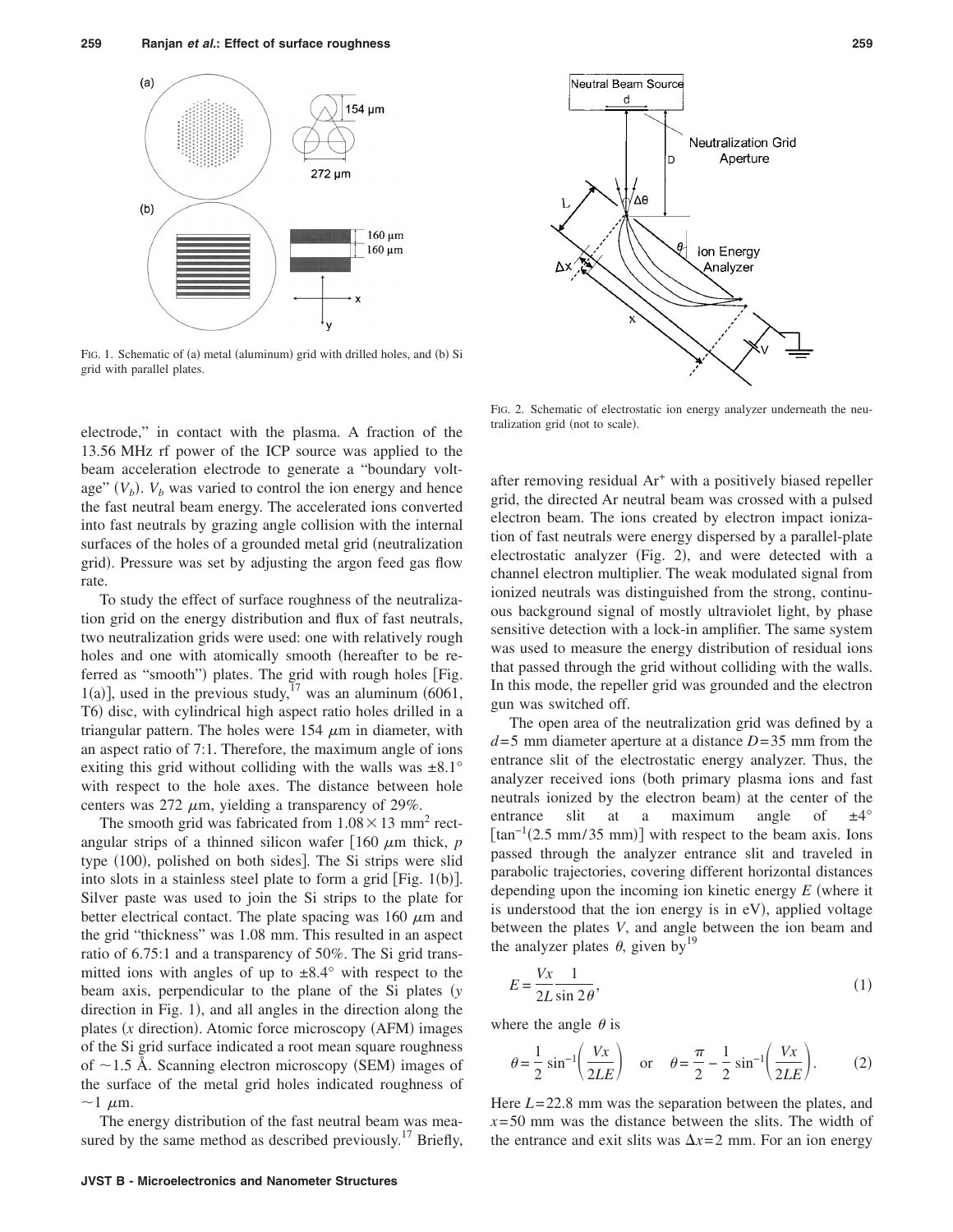

FIG. 3. Schematic of calorimeter.

and corresponding voltage between the plates, and for  $\theta$  $= 45^{\circ}$  and  $x = 50$  mm, ions entering the entrance slit at an angle between 39.3° and 50.7° (ions of  $\Delta \theta = \pm 5.7$ ° divergence; see Fig. 2) could pass through the exit slit of the energy analyzer, covering 49 mm (corner of the exit slit) to 50 mm (center of the exit slit) of horizontal distance. Therefore, residual ions and ionized fast neutrals were detected up to a maximum angle of only ±4° for both grids in both the *x* and *y* directions, limited by the 5 mm diameter aperture on the neutralizer grid.

Absolute energy fluxes  $(W/cm<sup>2</sup>)$  were measured with a homebuilt calorimeter (Fig. 3), similar to one used by Kersten *et al.*<sup>20</sup> The calorimeter was a 12 mm diameter molybdenum disc with a thickness, *h*, of 0.1 mm. A low sputter rate and high corrosion resistance made molybdenum a good choice for the disc. When energetic particles strike the Mo disc, they deposit most of their energy in the disc as heat. The calculations carried out by Helmer and Graves<sup>18</sup> for  $Ar^+$ impacting Si can be used to estimate the percent energy transfer from normal incidence Ar ions and fast neutrals to the Mo calorimeter. The authors found that 50 eV ions at normal incidence reflected 41% of the time. These ions deposited 83% of their energy to the surface. The remaining 59% of ions penetrated the surface and therefore deposited 100% of their energy. Therefore, one would expect  $\sim 92\%$  of the incident energy of impinging species to be transferred to the Mo disc. Given the relatively rough surface of the Mo disc, the energy transfer should exceed 92%. For simplicity, a 100% energy transfer from the impinging species to the disk was assumed.

When a flux of energetic particles was initiated, the temperature of the Mo disc increased with time. The temperature rise was measured with a fine gauge thermocouple  $(50 \mu m)$ diameter wire) that was bonded to the back of the Mo disc with thermally conducting and electrically insulating cement (Fig. 3). Electrical current from the beam had no influence on the temperature measurement. The disc was suspended with three fine wires (not shown) to minimize heat losses by conduction. These wires also connected the disc to ground, eliminating any possibility for charging of the disc. A 90% open area Ni grid was placed above the disk. This grid was either positively biased to reject positive ions and allow only neutrals to strike the Mo disc, or grounded to allow the total flux of residual ions and neutrals to strike the disc.

The procedure for measuring energy fluxes with the calorimeter was as follows: After the plasma was ignited and the desired conditions established, a shutter that blocked the



FIG. 4. Temperature response of thermocouple attached to the calorimeter for Si grid with plasma on (conditions: 150 W power, 10 mTorr pressure, and 50 V boundary voltage) and plasma off.

beam was opened. The temperature of the metal disc *T* increased, due to bombardment by high energy neutrals (and ions if allowed to pass through the Ni grid). After some time the rf power was turned off and *T* decreased due to heat losses. A typical temperature versus time *t* curve for the Si grid (10 mTorr Ar plasma, 150 W power,  $V_b = 50 \text{ V}$ ) is shown in Fig. 4. The heat flux  $\Gamma_H$  is given by

$$
\Gamma_H = \frac{hA\rho C_p}{A_p} \left[ \left( \frac{dT}{dt} \right)_{\text{heat}} - \left( \frac{dT}{dt} \right)_{\text{cool}} \right]_{T=T_s},\tag{3}
$$

where  $(dT/dt)_{\text{heat}}$  and  $(dT/dt)_{\text{cool}}$  are the time derivatives of the disc temperature during heating (exposed to beam) and cooling (beam off), measured at the same temperature,  $T_S$ (see Fig. 4),  $C_p$  is the heat capacity of Mo (0.25 J/g K),  $\rho$  is the density of Mo  $(10.28 \text{ g/cm}^3)$  at room temperature, and *h*= 0.1 mm. The cross sectional area of the Mo disc was *A*  $= 1.131$  cm<sup>2</sup> and the area of the aperture at the front of the calorimeter was  $A_p = 0.78$  cm<sup>2</sup>.

The measured heat fluxes were divided by the mean energy to determine the beam flux. The mean energy  $\langle E \rangle$  was calculated by

$$
\langle E \rangle = \frac{\int_0^\infty f(E)E dE}{\int_0^\infty f(E) dE},\tag{4}
$$

where  $f(E)$  is the energy distribution function of the fast neutral beam or residual ion beam measured with the electrostatic analyzer.

### **III. RESULTS AND DISCUSSION**

Energy distributions measured with the electrostatic analyzer are presented in Fig. 5 for a 150 W, 10 mTorr plasma with a boundary voltage  $V_b$ =50 V. The residual ion energy distributions (IED) for the two grids (solid squares) are nearly the same, as expected. In contrast, the neutral energy distributions (NED) for the two grids are quite different. The peak in the NED, relative to the IED, is 3 eV lower for the Si plate grid, and 14 eV lower for the metal hole grid. In addition, the population of low energy neutrals (below 50 eV) is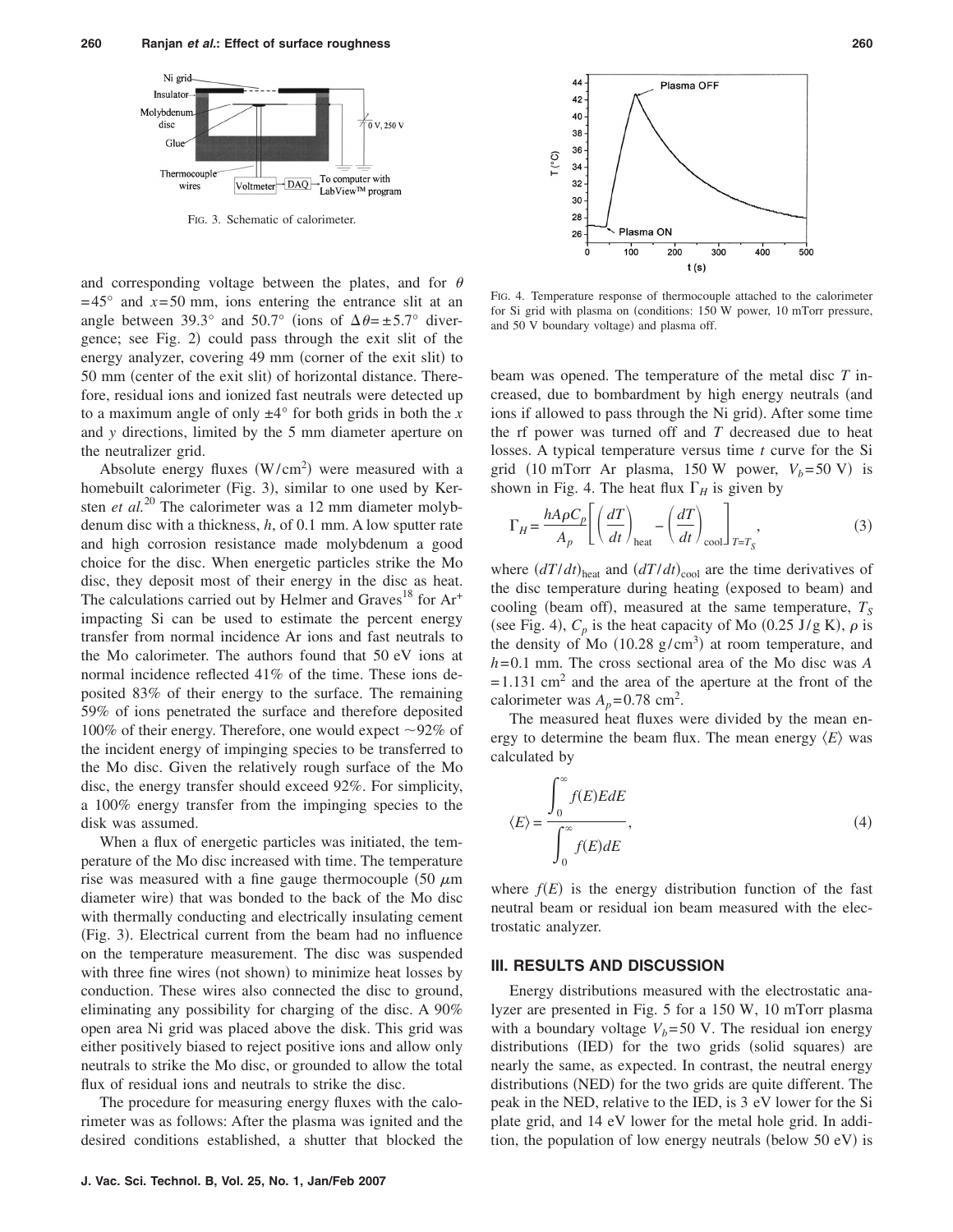

FIG. 5. Residual ion energy distributions and fast neutral energy distributions for the Si grid and metal grid. Conditions: 150 W power, 10 mTorr pressure, and 50 V boundary voltage.

considerably higher with the Si grid. Neither grid generates high energy neutrals  $(>110$  eV), despite the fact that there is a substantial population of ions at these higher energies.

These observations can be explained as follows. Ions near the peak of the IED undergoing glancing angle collisions with the smooth Si grid are much more likely to scatter specularly and lose little energy compared to those scattered from the rough metal grid surfaces. For the same reason, neutrals are more likely to make several bounces off the smooth, parallel Si grid surfaces and emerge as lower energy (<50 eV) neutrals with relatively low angular spread. Finally, the highest energy ions  $(>110$  eV) have the narrowest angular distribution. They preferentially pass through the grid without colliding with the walls, hence few neutral are produced by these ions.

When an atom specularly scatters from a surface at an incident angle,  $\theta_i$  (with respect to the surface normal), its kinetic energy,  $\varepsilon_r$ , after reflection is related to its incident kinetic energy,  $\varepsilon_i$ , by the expression<sup>18</sup>

$$
\sqrt{\frac{\varepsilon_r}{\varepsilon_i}} = \left(\frac{\mu}{\mu + 1}\right)^2 \left(\cos \chi_{1/2} + \sqrt{\frac{1}{\mu^2} - \sin^2 \chi_{1/2}}\right)^2, \tag{5}
$$

where  $\mu = m_{Ar}/m_{wall}$  is the ratio of the atomic mass of Ar to that of the wall material (ignoring the oxide coating and assumed to be the atomic masses of Al and Si for the two grids), and  $\chi_{1/2} = \pi/2 - \theta_i$ . [Equation (5) corresponds to two successive binary collisions of the impinging ion with surface atoms.] Using this expression for ions with  $\varepsilon_i = 89$  eV (peak energy) and  $\theta_i = 84^\circ$  (corresponding to a 6° divergence with respect to the vertical, as obtained from particle-in-cell simulations<sup>21</sup>), a shift of only 2.8 eV was predicted for the scattered neutrals. This is in excellent agreement with the 3 eV observed for the smooth Si plate grid. The much larger shift observed for the rough metal hole grid can be attributed





FIG. 6. Fraction of incident ion energy retained by scattered neutrals as a function of boundary voltage for the Si grid and metal grid. Conditions: 150 W power and 10 mTorr pressure.

to the roughness of the surface of the grid holes.

Figure 6 presents ratios of the measured peak neutral energy to the peak residual ion energy as a function of  $V<sub>b</sub>$ . At low energy  $(V_b=10 \text{ V})$  both grids behave similarly. As energy increases, however, the  $\varepsilon_r/\varepsilon_i$  ratios bifurcate increasing with  $V_b$  for the Si grid while decreasing for the metal grid. As  $V<sub>b</sub>$  is increased, the incoming ions become more directional hence, from Eq. (5),  $\varepsilon_r/\varepsilon_i$  is expected to increase, as observed for the smooth Si grid. For the rough metal grid, Eq. (5) is not expected to be applicable, as observed in the contrary behavior of  $\varepsilon_r/\varepsilon_i$  with increasing  $V_b$ . It was also found that  $\varepsilon_r/\varepsilon_i$  for the Si grid was nearly independent of power  $(0.99$  at  $150$  W to  $1.01$  at  $350$  W, with 10 mTorr and  $V_b = 50$  V). This can be explained by a comparison of the grid hole openings, *D*, with the sheath thickness,  $L_{\rm sh}$ . When  $D \ge L_{\rm sh}$ , the plasma "molds" into the grid openings and ions are strongly deflected toward the grid walls. On the other hand, when  $D \leq L_{\text{sh}}$  the plasma does not significantly penetrate into the grid openings. Simulations<sup>22</sup> and prior experiments<sup>17</sup> have shown that for these plasma conditions and a 154  $\mu$ m cylindrical hole grid, the latter condition holds. Plasma molding would be even less important for the one-dimensional (1D) (i.e., parallel plate) grid used in the present study. Finally,  $\varepsilon_r/\varepsilon_i$  for the Si grid increased weakly with increasing pressure (0.98 at 10 mTorr to 1.05 at 40 mTorr, with 150 W and  $V_b = 50$  V). Pressure is expected



FIG. 7. Total flux, residual ion flux, and fast neutral flux for Si grid and metal grid, as a function of pressure. Conditions: 150 W power and 50 V boundary voltage.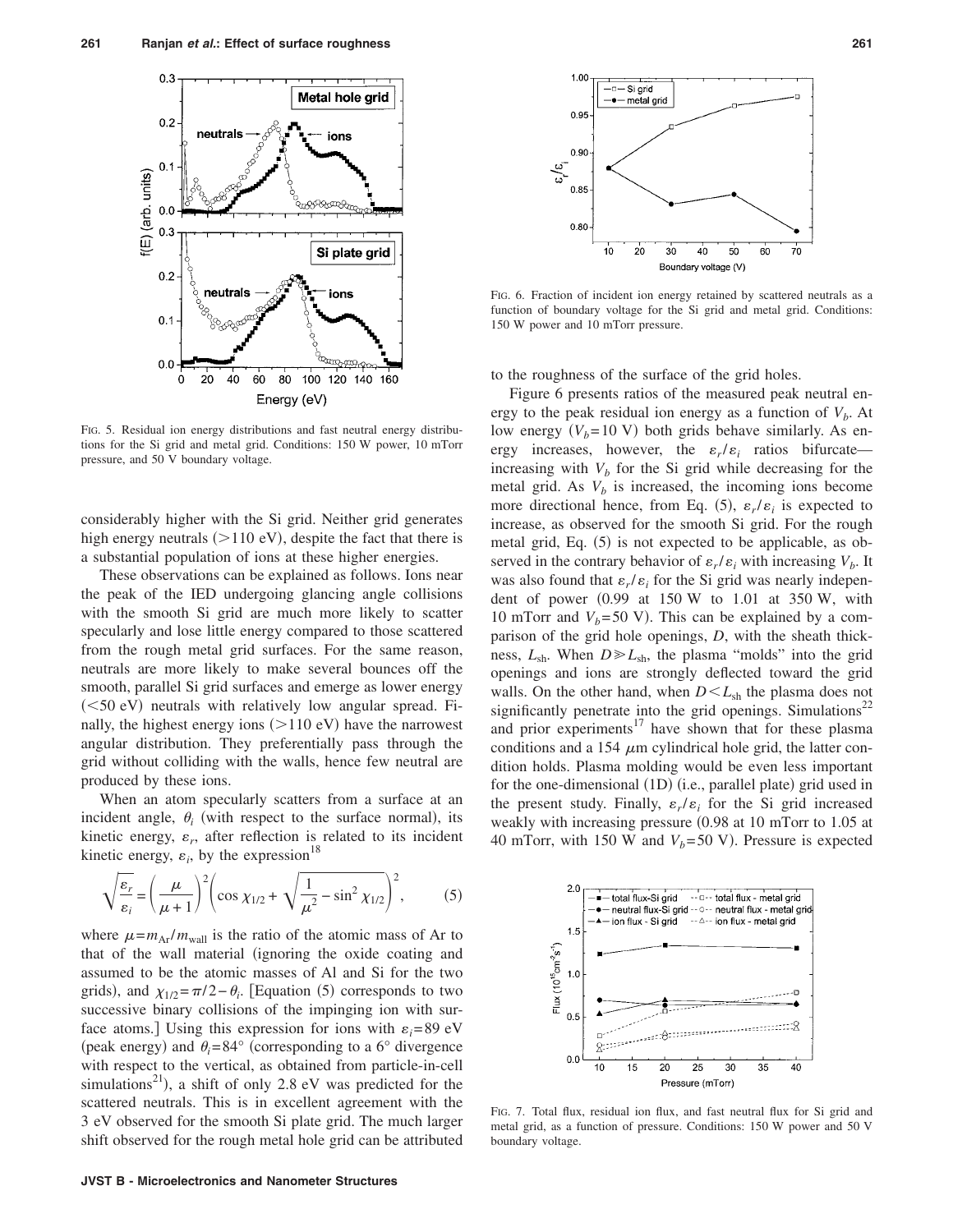

FIG. 8. Total flux, residual ion flux, and fast neutral flux for Si grid and metal grid, as a function of power. Conditions: 10 mTorr pressure and 50 V boundary voltage.

to affect  $\varepsilon_r/\varepsilon_i$  in many ways, through its effect on plasma electron temperature and density, sheath thickness, molding over the grid, and charge exchange in the presheath and downstream of the grid.

Figures 7–9 present total, fast neutral, and residual ion fluxes for both grids as a function of plasma gas pressure, power, and boundary voltage. Several overall trends can be gleaned from these data. All fluxes increase with increasing power, because of the higher ion number density at the plasma-grid boundary. Most importantly, the Si plate grid transmitted two to four times the flux of fast neutrals compared to the metal hole grid, with the largest advantage offered at low pressure and high power. This is substantially above the 1.7-fold higher transparency (50%/29%) of the Si grid. The added neutral flux with the Si grid was most likely due to the more specular reflections on the smooth Si surface. The added ion flux can be ascribed to the reduced probability for collisions in the 1D Si plate grid as opposed to the two dimensional (2D) metal hole grid. The flux of residual ions through the Si grid increases strongly with  $V_b$  while all other fluxes are relatively unaffected (Fig. 9). This is again consistent with the smaller ion angular spread at higher  $V_b$ . Also, as  $V<sub>b</sub>$  increases, the sheath thickness increases and plasma molding becomes weaker, making ion flow through the grid holes more directional. Figures 7–9 show that the degree of neutralization with the Si grid (ratio of fast neutral



FIG. 9. Total flux, residual ion flux, and fast neutral flux for Si grid and metal grid, as a function of boundary voltage. Conditions: 150 W power and 10 mTorr pressure.

#### **IV. SUMMARY**

The energy distribution and flux of fast neutrals and residual ions extracted from a neutral beam source were measured using two different neutralization grids: one with relatively rough holes drilled through an aluminum disk, and one with atomically smooth parallel surfaces made from pieces of thinned, double-side polished Si wafers. For the same plasma conditions, ion energy distributions for both grids were nearly the same. Ions undergoing glancing angle collisions with the smooth Si grid walls were scattered specularly. The energy loss of ions scattered on the Si grid to become fast neutrals was in good agreement with the predictions of a specular reflection model. The corresponding energy loss was much greater for the metal grid; specular reflection is a poor approximation for the scattering from this rough surface.

The residual ion flux and fast neutral flux were observed to be two to four times higher for the Si grid than for the metal grid. The higher transparency of the Si grid explains, in part, the higher fluxes. The smoothness of the Si surface and resulting specular reflection could explain the additional fast neutral flux. The reduced probability for collisions in the (1D) Si plate grid as opposed to the (2D) metal hole grid is consistent with the additional ion flux. The neutralization efficiency with the Si grid was between about 50% and 90%.

### **ACKNOWLEDGMENTS**

This work was supported by the Texas Advanced Technology Program. Many thanks to Manish K. Jain for AFM and SEM images. C.H. and G.F. thank the German National Science Foundation for financial support.

- <sup>1</sup>S. Samukawa, Appl. Phys. Lett. **64**, 3398 (1994).
- N. Fujiwara, T. Maruyama, and M. Yoneda, Jpn. J. Appl. Phys., Part 1 **35**,  $^{2450}$  (1996).
- <sup>3</sup>G. S. Hwang and K. P. Giapis, J. Appl. Phys. **82**, 566 (1997).
- <sup>4</sup>D. J. Economou and R. Alkire, J. Electrochem. Soc. **135**, 941 (1988).
- $^{5}$ J. C. Arnold and H. H. Sawin, J. Appl. Phys. **70**, 5314 (1992).
- <sup>6</sup>H. Kuwano and F. Shimokawa, J. Vac. Sci. Technol. B **6**, 1565 (1988).<br><sup>7</sup>E. Shimokawa, H. Tanaka, Y. Hanishi, and B. Sawada, J. Anal. Phys. 66 F. Shimokawa, H. Tanaka, Y. Uenishi, and R. Sawada, J. Appl. Phys. **66**,
- $2613$  (1989).<br><sup>8</sup>T Mizuteni s
- <sup>8</sup>T. Mizutani and T. Yunogami, Jpn. J. Appl. Phys., Part 1 **29**, 2220 (1990).<br><sup>9</sup>T. Yunogami, K. Yogakawa, and T. Migutani, J. Vac. Sci. Technol. A 13
- T. Yunogami, K. Yogokawa, and T. Mizutani, J. Vac. Sci. Technol. A **13**, 952 (1995).
- $^{10}$ K. Yokogawa, T. Yunigami, and T. Mizutani, Jpn. J. Appl. Phys., Part 1 35, 1901 (1996).
- <sup>11</sup>T. Tsuchizawa, Y. Jin, and S. Matsuo, Jpn. J. Appl. Phys., Part 1 33, 2200  $(1994).$
- . 12Y. Jin, T. Tsuchizawa, and S. Matsuo, Jpn. J. Appl. Phys., Part 2 **<sup>34</sup>**, 465  $(1995)$
- <sup>13</sup>S. Panda, D. J. Economou, and L. Chen, J. Vac. Sci. Technol. A **19**, 398  $(2001).$
- <sup>14</sup>S. Samukawa, K. Sakamoto, and K. Ichiki, J. Vac. Sci. Technol. A 20, 1566 (2002).